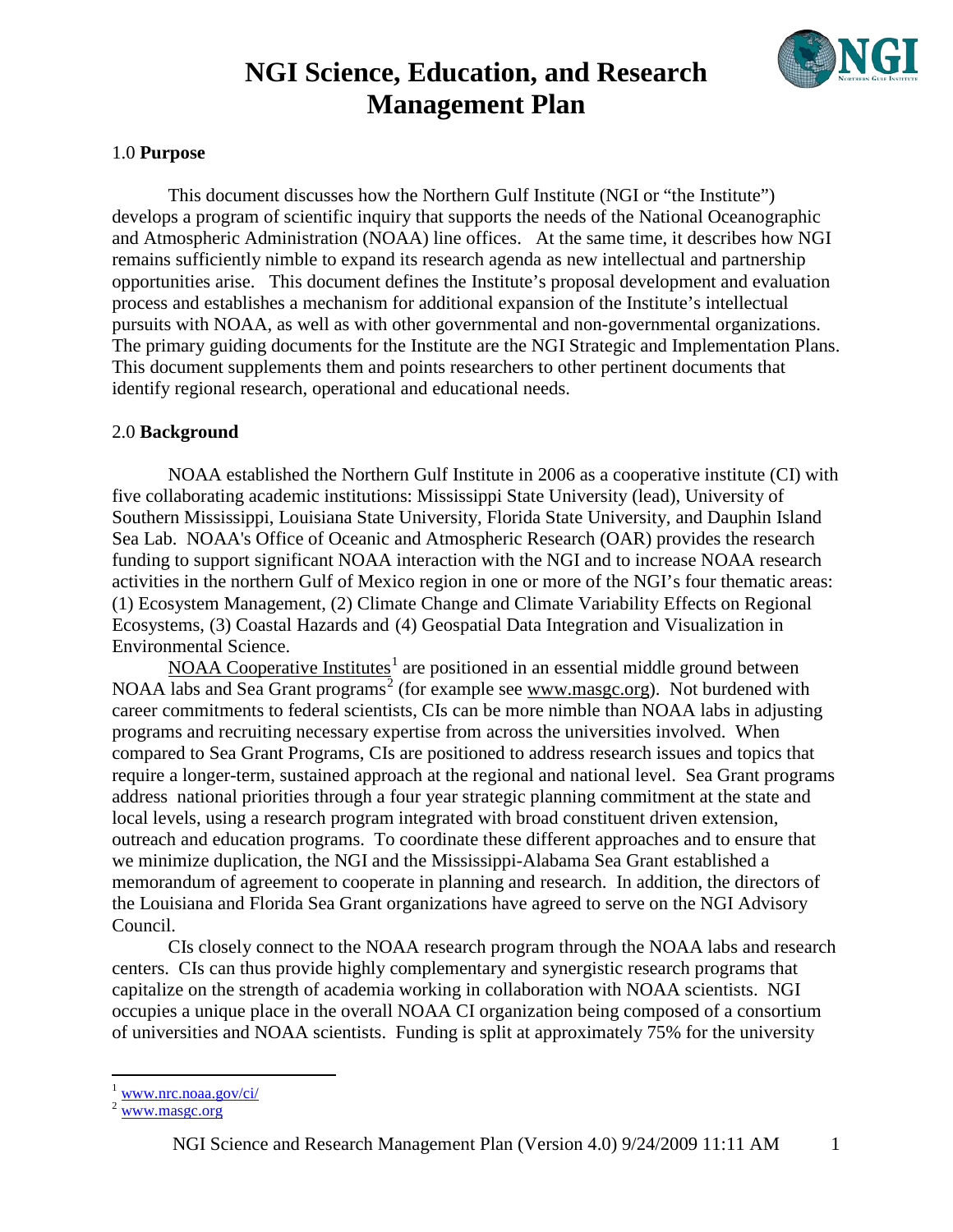led projects and 25% for NOAA led research. As NGI matures, the collaboration between these funding sectors has increased.

The five NGI research institutions bring world-class depth and breadth to the NGI's scientific research. NGI scientists and universities are competitive in most any environment, including their ability to compete for NOAA funding. It follows then that NGI exists primarily to improve the linkage of this group of world-class scientists and universities with NOAA's mission-oriented research and to form research teams more capable than from any one of our institutions alone. The benefits to NOAA of a Memorandum of Agreement (MOA) with the NGI include preferred access to and, to some extent, more direct influence over the direction of the research activity in each of the member institutions. It is advantageous for NGI to build better exposure to the NOAA mission needs among its members so that our individual institutions and NOAA can enhance the potential of the NGI. The NGI clearly adds value to high quality work at our individual institutions through several mechanisms that the MOA with NOAA facilitates:

- The NOAA/NGI MOA lowers institutional and disciplinary barriers to collaborative and/or mission-oriented research at both NOAA and in our member institutions;
- The administrative structure of NGI in itself, and as part of the CI community, provides a conduit to NOAA and helps investigators navigate the agency;
- The NOAA/NGI MOA streamlines funding processes and facilitates flexibility and fast response, all of which are a huge advantage to our individual institutions, NGI, and NOAA.
- NGI provides direct, visible added value to NOAA by:
	- o Leveraging other funding sources (NASA, EPA, USGS, DOD, USDA, DOI, etc.) to facilitate a broad, vigorous research agenda focused on the northern Gulf.
	- o Taking a major role in organizing and executing government and legislative relations to support the NOAA agenda.
	- o Providing NOAA with strong education and outreach components complementary to Sea Grant.
	- o Connecting NGI scientists, post-docs and graduate students to NOAA and NOAA's mission, enhancing scientific interaction as well as providing for future NOAA recruiting opportunities.

3.0 **Objectives**. The specific objectives, as listed in the NOAA/NGI Memorandum of Agreement are:

- Provide sustained attention to scientific, technical and systems integration with NOAA and among the NGI members.
- Develop, maintain and refine a NGI research and transition program that fills priority gaps or reduces important limitations in current regional awareness, understanding and decision support among upland-watershed systems and practices, coastal transition areas and resources, coastal-ocean waters, and coastal hazards. NGI maintains a link on [www.NorthernGulfInstitute.org](http://www.northerngulfinstitute.org/) to important documentation concerning the research and operational needs of the northern Gulf of Mexico. Principal among these (but not necessarily limited to these) are the Gulf of [Mexico](http://www2.nos.noaa.gov/gomex/past_events/welcome.html)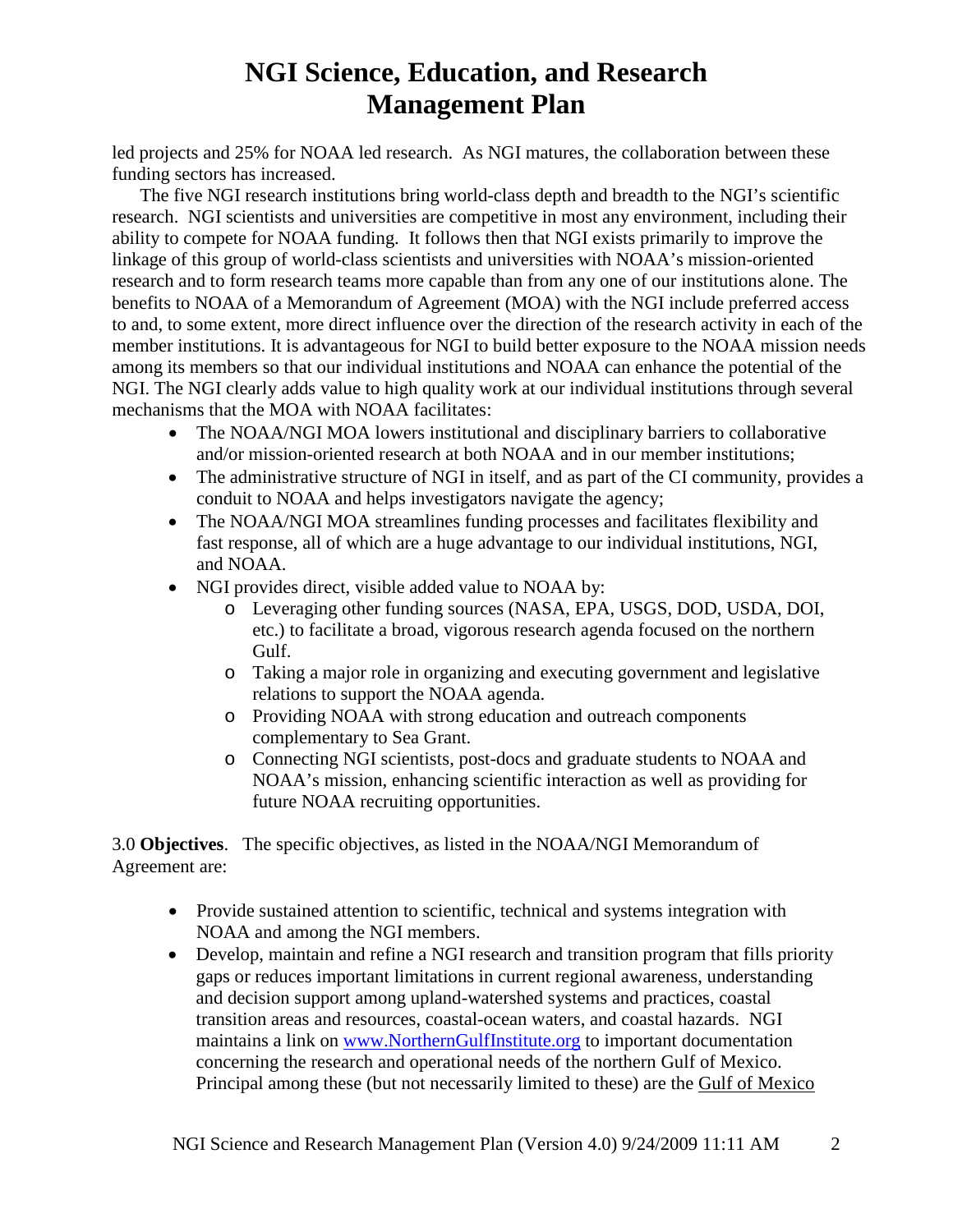Alliance Governors' Action Plan  $2<sup>3</sup>$  $2<sup>3</sup>$  $2<sup>3</sup>$ , the Gulf Coast Services Center (NOAA) Needs  $\Delta$ ssessment<sup>[4](#page-2-1)</sup> and the Gulf of Mexico Research Plan<sup>[5](#page-2-2)</sup>, the last sponsored by the national and Gulf of Mexico Sea Grant College Programs. The Sea Grant: *Priority Gulf of Mexico Research Needs Analysis I* was released in 2008.

- Develop a steadily increasing interdependent research and development program that takes advantage of each of NGI's core institutional strengths, to support its priority research themes in the Northern Gulf: (1) Ecosystem Management, (2) Geospatial Data Integration and Visualization, (3) Climate Change and Climate Variability Effects on Regional Ecosystems, and (4) Coastal Hazards. Through the NGI Web Site, Research Plans, Annual Performance Reports, NGI Workshops, and other means, NGI documents its contributions to NOAA's five major mission goals: (1) Ecosystem - Protect, Restore, and Manage Use of Coastal and Ocean Resources through Ecosystem-Based Management, (2) Climate – Understand Climate Variability and Change to Enhance Society's Ability to Plan and Response, (3) Weather and Water – Serve Society's Needs for Weather and Water Information, (4) Commerce and Transportation – Support the Nation's Commerce with Information for Safe, Efficient and Environmentally Sound Transportation, and (5) Mission Support – Provide Critical Support for NOAA's Mission.
- Provide quality research and technology access to NOAA and NOAA-led NGI projects via direct access to the research and outreach faculties at the NGI university campuses and Stennis Space Center.
- Develop graduate-level education opportunities, NOAA career contacts, and scientific research experience to students from all relevant disciplines.
- Leverage NOAA investments in the NGI by fostering collaboration within and among NGI member institutions, with NOAA Line Offices, with federal, state and nongovernment organizations in the region, and with selected cooperative research and development activities involving the private sector.

### 4.0 **Guiding Principles and Research Themes**

The two primary guiding principles for NGI are:

- Support the best innovative science and technology research that will benefit the northern Gulf of Mexico region.
- Advance NOAA's mission to understand and predict changes in Earth's environment and provide environmental stewardship of the Nation.

The research themes of the NGI, as established in the original response to the federal funding opportunity are:

**Ecosystem Management:** Research in this theme focuses on promoting sustainable coastal development, facilitating community resiliency, and enabling an ecosystem approach to

<span id="page-2-0"></span><sup>&</sup>lt;sup>3</sup> [http://www2.nos.noaa.gov/gomex/past\\_events/welcome.html](http://www2.nos.noaa.gov/gomex/past_events/welcome.html)

<span id="page-2-1"></span><sup>4&</sup>lt;br>[http://www.csc.noaa.gov/needsassesments/\(Gulf\)%20GULF\\_NEEDS\\_FINAL.pdf](http://www.csc.noaa.gov/needsassesments/(Gulf)%20GULF_NEEDS_FINAL.pdf)

<span id="page-2-2"></span><sup>5</sup> <http://masgc.org/gmrp/index.htm>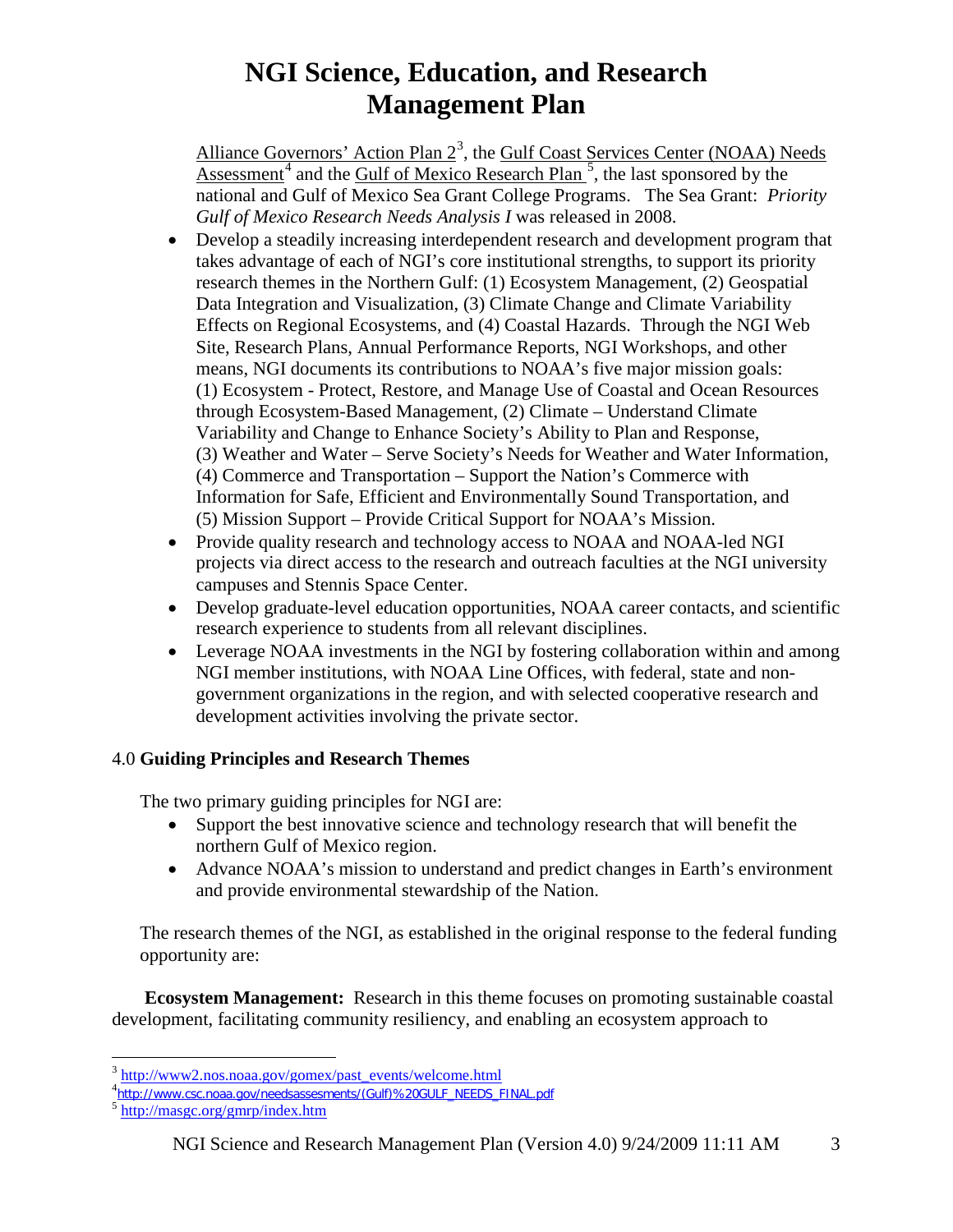management. These foci are based upon enhanced scientific understanding of the interconnections between the marine ecosystem and the adjacent watershed including their human health and resource stewardship implications.

**Geospatial data integration and visualization in environmental science:** This theme focuses on research on data integration techniques and geospatial technologies (GIS and remotesensing), as well as the development of decision-support tools that enable improved regional ecosystem forecasting, ecosystem management and ecosystem policy decisions.

**Climate Change and Climate Variability Effects on Regional Ecosystems**: Research conducted under this theme focuses on climate change and climate variability effects upon marine ecosystems and the socioeconomic well-being of the region and the adjacent watershed as well as potential ecosystem effects upon climate processes.

**Coastal Hazards:** Research in this theme encompasses the physical and biological systems, as well as the biological and socio-economic dimensions, associated with coastal hazards.

The original planning for the CI was reflected in the draft MOA between NGI and NOAA that sets out this collection of themes of mutual interest. For NGI to continue to develop and evolve to the benefit of our institutions and NOAA partners, this science plan will continually need to be adjusted to align with NOAA's recently developed research plan. While the Institute does not anticipate significant deviations from the guiding principles and themes, additional funding from NOAA or other agencies may be sought by the Institute to perform research in broader areas than those defined by the NGI Themes at the discretion of the NGI Director and Fellows. The Institute anticipates addressing future research of the larger ecosystem and moving beyond the original coastal Gulf of Mexico and coastal watershed focus to a broader study of the watersheds and oceanic processes that influence the Northern Gulf of Mexico.

### 5.0 **Education and Outreach**

### **Alignment**

The strategic identification and implementation of NGI education and outreach efforts align with NOAA's Education Strategic Plan 2009-2029, the NOAA-NGI Memorandum of Agreement (MOA), and the NGI Strategic and Implementation plans. Within these documents are other referenced sources for direction and alignment. Collaboration of educational efforts to ensure support of NOAA's Education Strategic Plan is a critical component of NGI education and outreach activities.

Two primary goals are outlined in NOAA's Education Strategic Plan are:

- 1. **Environmental Literacy** through Life-Long Formal & Informal Education and Outreach Opportunities in Ocean, Coastal, Great Lakes, Weather, and Climate Sciences to Encourage Stewardship and Increase Informed Decision Making
- 2. **Workforce Development** Reflecting the Diversity of the Nation Skilled in STEM and Other Disciplines Critical to NOAA's Mission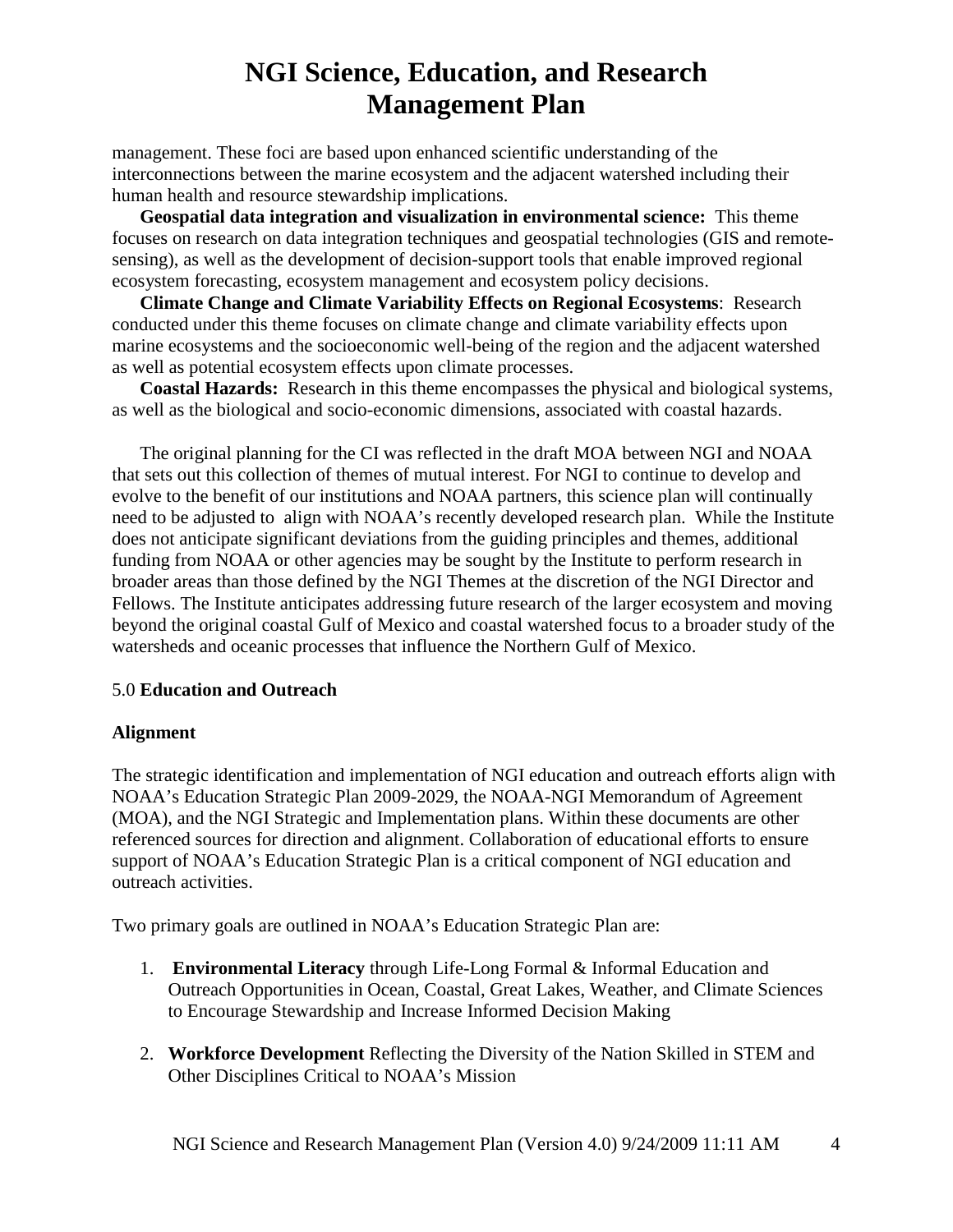Within these two NOAA Education Goals are specific outcomes that NGI education and outreach efforts support:

- 1. Environmental Literacy
	- Evaluate Education to improve the effectiveness of programs and products
	- Educators understand and use Ocean and Climate Literacy Principles
	- Educators, students, and public use inquiry-based learning (collect and use data)
	- NOAA serves as a catalyst and information source for life-long learners
	- Partners in science and resource management agencies contribute to enhancing environmental literacy
	- NOAA engages audiences by providing educational activities that are well coordinated, efficiently leveraged, and informed by NOAA sciences
- 2. Workforce Development
	- Career development through educators and scientists who are influential in guiding students in their education and career choices
	- NOAA's employees support programs and activities for students and teachers to learn about and explore NOAA science and stewardship
	- A diverse pool of students with degrees in science, technology, engineering, mathematics, and other fields critical to NOAA's mission connect to career paths at NOAA and related organizations

The NOAA-NGI MOA outlines the NGI Research Themes, NOAA's five Mission Goals, and specific focus areas for research, education, and outreach (previously detailed in this document). The NGI education and outreach team aligns our projects and activities with the precepts of the NGI Philosophy of Operations (NGI Proposal and Work Plan for Year-Four Funding FY 09). These guiding precepts are:

- User Community Driven and Client Focused
- Transition Oriented
- Regional in Research Focus
- Closely aligned with the Needs and Resources of its Federal Partner NOAA

### **Purpose and General Activities**

The purpose of NGI education and outreach efforts is to insure that the results of NGI research are appropriately transmitted to our target audiences. NGI has made a significant investment in education and outreach and, therefore, will engage in the following general activities:

- Communicate the impact of NGI science through the collaborative development of education and outreach activities and materials.
- Increase awareness about and promote research opportunities for NGI researchers, partners, and students that align with NOAA's research plans.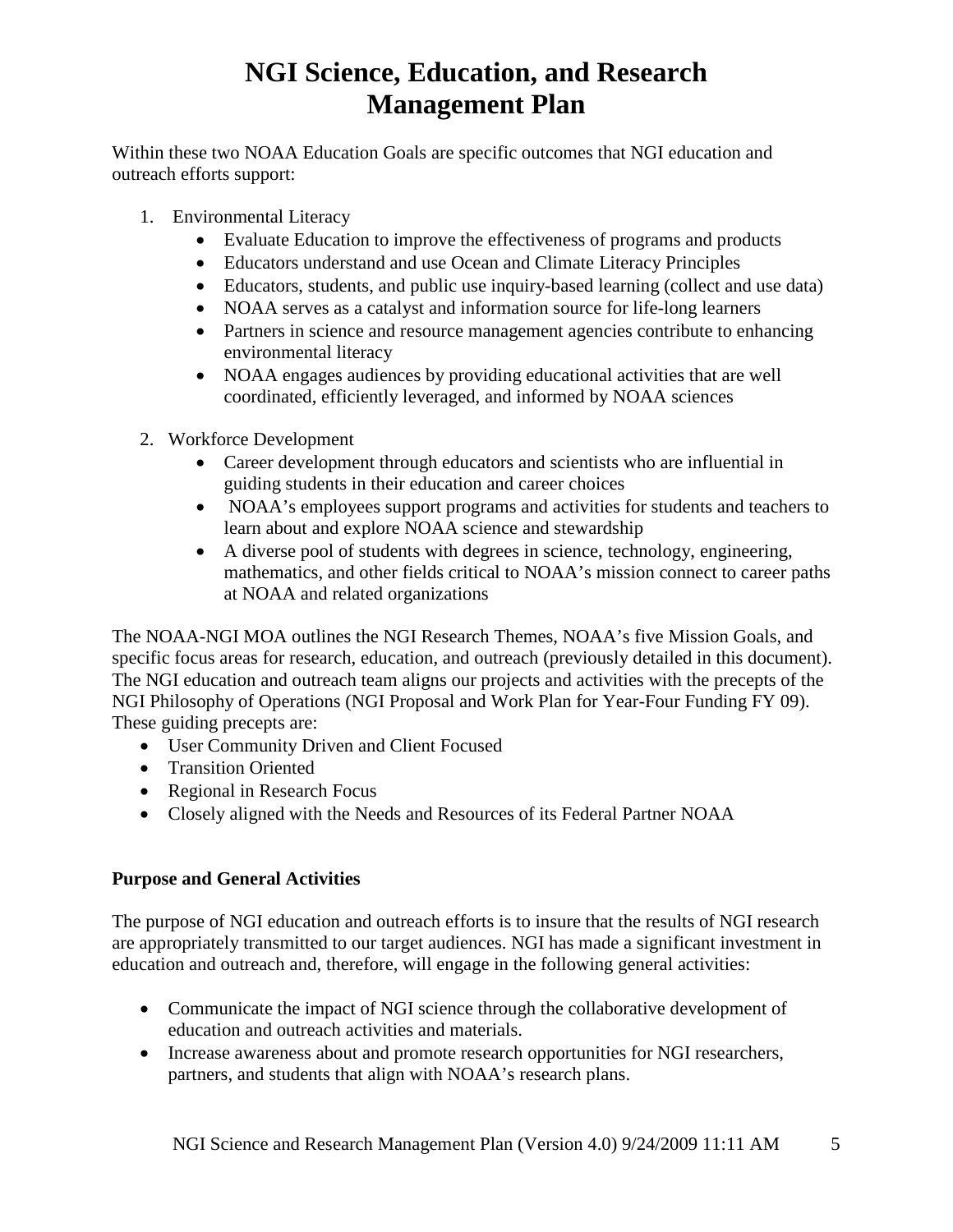- Identify, support, and fund graduate and undergraduate student education opportunities at NGI member institutions, creating the opportunity to educate students about NOAA's mission, NOAA's research and operations personnel, and increase the pool of workforce candidates for NOAA.
- Establish internships, fellowships, and student-oriented programs that facilitate student interactions with NOAA scientists.
- Leverage education and outreach efforts by taking advantage of existing programs and activities with our partners in the Northern Gulf of Mexico region.

### **Directives**

The NGI Strategic Plan outlines six goals and accompanying strategies and objectives, with goals two and five focused directly on education and outreach and with goal six that has related components. These goals provide guidance for NGI education and outreach efforts with strategies defining specific areas of focus and measures of success. They are as follows:

### **Goal #2** – **Regional education and outreach programs within the four NGI themes** Strategies:

- Regional education and outreach projects and activities aligned with the NGI Science Plan and the four research themes
- Students involved with NOAA and NGI Minority Fellowship programs
- Funding criteria that emphasizes student involvement in projects
- Funding criteria that emphasizes outreach activities for each project Objectives:
	- Develop and implement projects that include an outreach component or activity
	- Develop and implement projects that involve students with NOAA and NGI Minority Fellowship programs
	- Develop and implement speaker series, workshops and training collaborations aligned with the four research themes

### **Goal #5 – Communication about NGI research, activities, and opportunities through traditional and non-traditional channels**

Strategies:

- Annual NGI conferences with all NGI principal investigators
- Quarterly NGI meetings with Research Fellows
- Informed CI Directors and Administration
- NGI website with program messages and timely dissemination of information
- Evaluation criteria for research publication and dissemination
- Media coverage of NGI activities

Objectives:

- Develop and host NGI conferences and meetings
- Attend the CI Directors & Financial Administrators Meeting
- Populate the NGI website with pertinent documents and research program information
- Initiate and support media coverage of NGI activities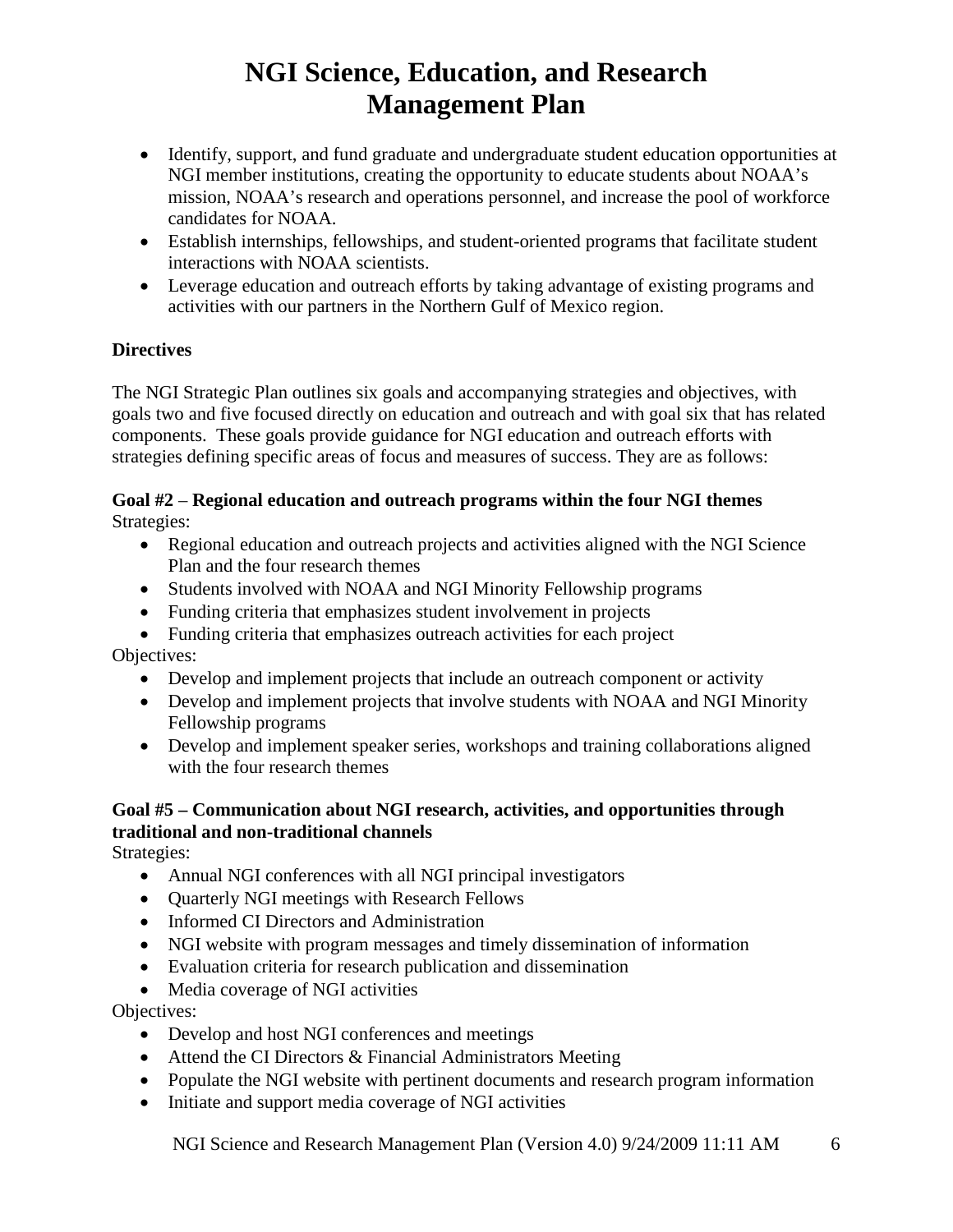• Establish and implement evaluation criteria to encourage publication and dissemination of research results

### **Goal #6 – Build and maintain a NGI framework and culture that fosters collaboration and maximized human potential**

Strategies:

- NGI identity and collegiality
- Mechanisms to encourage and recognize the participation of young researchers and students

Objectives:

- Host NGI meetings
- Review and update the NGI web site
- Select students to receive NGI awards/honors
- Award NGI student internships

#### 6.0 **Annual Proposal Development and Evaluation**

All previously funded, multi-year projects are reviewed by the NGI Program Staff, NGI Council of Fellows, and the NOAA NGI Science Coordinator on an annual basis. The renewal and the continuing support of these projects are subject to availability of funds and dependent upon: satisfactory progress, demonstrated quality of the work performed and demonstrated NGI/NOAA interactions. All projects ending during the review cycle are required to submit a final report.

For new projects, NGI publishes a call for letters of intent (LOI) in the fall of each award year. LOIs and subsequent proposals must follow the outline defined in the Call for Letters of Intent and Proposals document which, in general, follows the guidelines established for proposals to the National Science Foundation.

The NGI Program Staff, the NGI Council of Fellows and the NOAA NGI Science Coordinator evaluate each LOI. The joint group then submits their recommendations for full proposals to the NGI Director and NOAA Program Director for Cooperative Institutes. Final decisions are made by the NGI Director who, through the NGI program Office in early winter, invites the selected proposers to submit full proposals by late winter. The NGI Fellows also have authority to invite additional proposals if they believe that critical research gaps continue to exist.

The NGI Program Staff, the NGI Council of Fellows and the NOAA NGI Science Coordinator then evaluate the full proposals. NOAA subject area experts, selected by the NOAA NGI Science Coordinator, also perform independent evaluations.

Based on these evaluations, the NGI Director, consulting with the NGI Fellows and NOAA Program Director for Cooperative Institutes, makes the final award selections by mid-spring with proposer notification soon thereafter.

The primary evaluation criteria are as follows:

• How does the proposal further NOAA goals and reflect NOAA research priorities, information needs and management support; and contribute specifically to one or more of the NGI Themes?